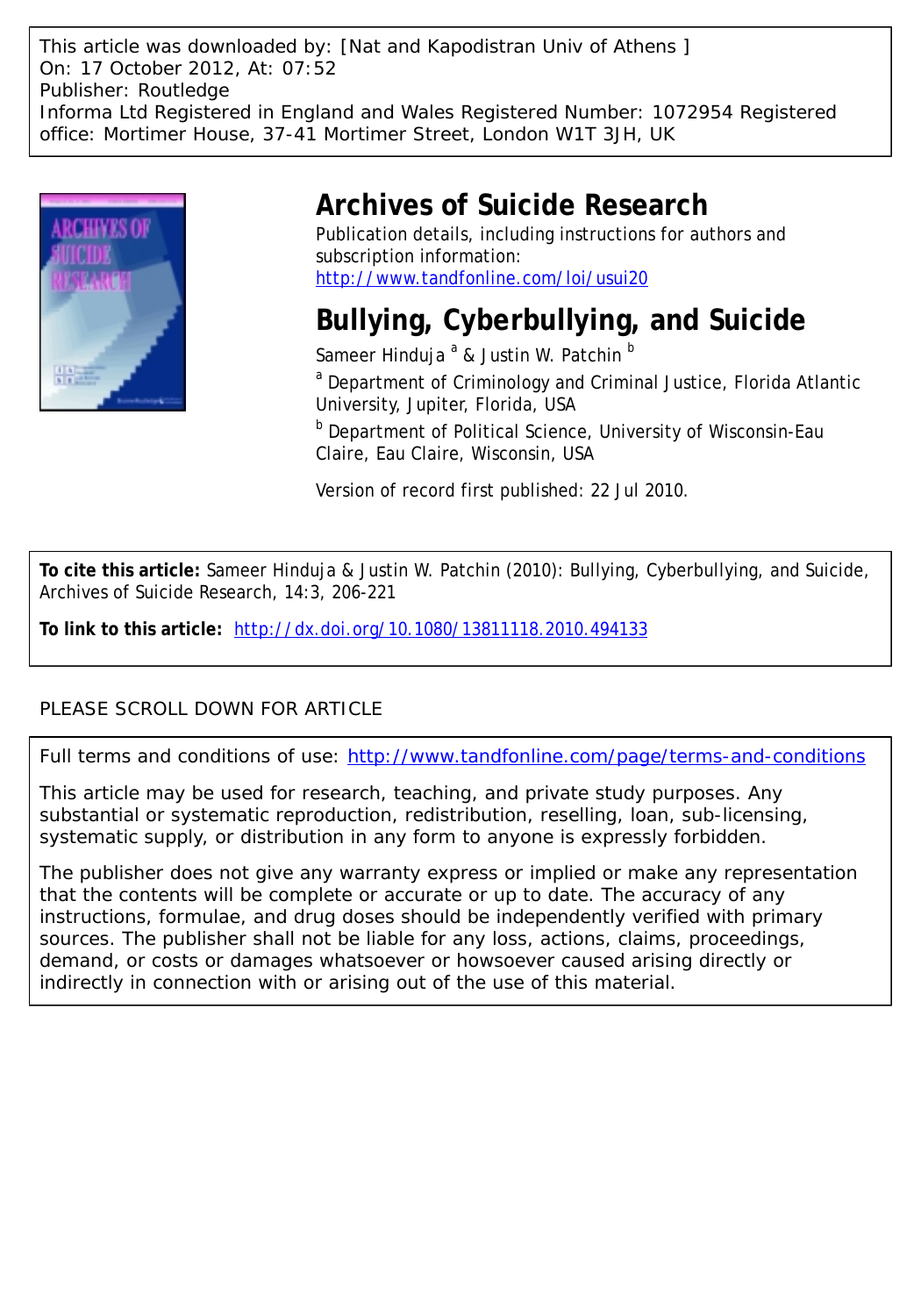

# Bullying, Cyberbullying, and Suicide

Sameer Hinduja and Justin W. Patchin

Empirical studies and some high-profile anecdotal cases have demonstrated a link between suicidal ideation and experiences with bullying victimization or offending. The current study examines the extent to which a nontraditional form of peer aggression—cyberbullying—is also related to suicidal ideation among adolescents. In 2007, a random sample of 1,963 middle-schoolers from one of the largest school districts in the United States completed a survey of Internet use and experiences. Youth who experienced traditional bullying or cyberbullying, as either an offender or a victim, had more suicidal thoughts and were more likely to attempt suicide than those who had not experienced such forms of peer aggression. Also, victimization was more strongly related to suicidal thoughts and behaviors than offending. The findings provide further evidence that adolescent peer aggression must be taken seriously both at school and at home, and suggest that a suicide prevention and intervention component is essential within comprehensive bullying response programs implemented in schools.

Keywords bullying, cyberbullying, Internet, suicide, suicidal ideation, youth

My friends don't want me around and I have invaded their privacy by Bebo and found out that they hate me but feel sorry for me and bitch about me. Everything I say to them goes around my school. They have taken over my Bebo account more than once and sent messages around saying that I had a sex change when I went on holidays. They are the only people in my class that I hang around with and I don't want to lose them but I have become depressed and suicidal and am afraid that if I'm pushed over the edge then it will be too late.

—Anonymous

Youth suicide continues to be a significant public health concern in the United States. The Centers for Disease Control and Prevention (2007) reported that suicide was the third leading cause of death among adolescents in 2004. Even though suicide rates have decreased 28.5% between 1990 and 2004 among young people, upward trends were identified in the 10- to 19-year-old age group in 2003–2004 (Centers for Disease Control and Prevention, 2007). In addition to those who successfully end their life, many other adolescents strongly think about and even attempt suicide. It is therefore essential that researchers work to identify the causes and correlates of these outcomes among this vulnerable population. While progress has been made in this area, there is still much we do not know about what induces a young person to contemplate or commit suicide.

One factor that has been linked to suicidal ideation is experience with bullying in and around school and the neighborhood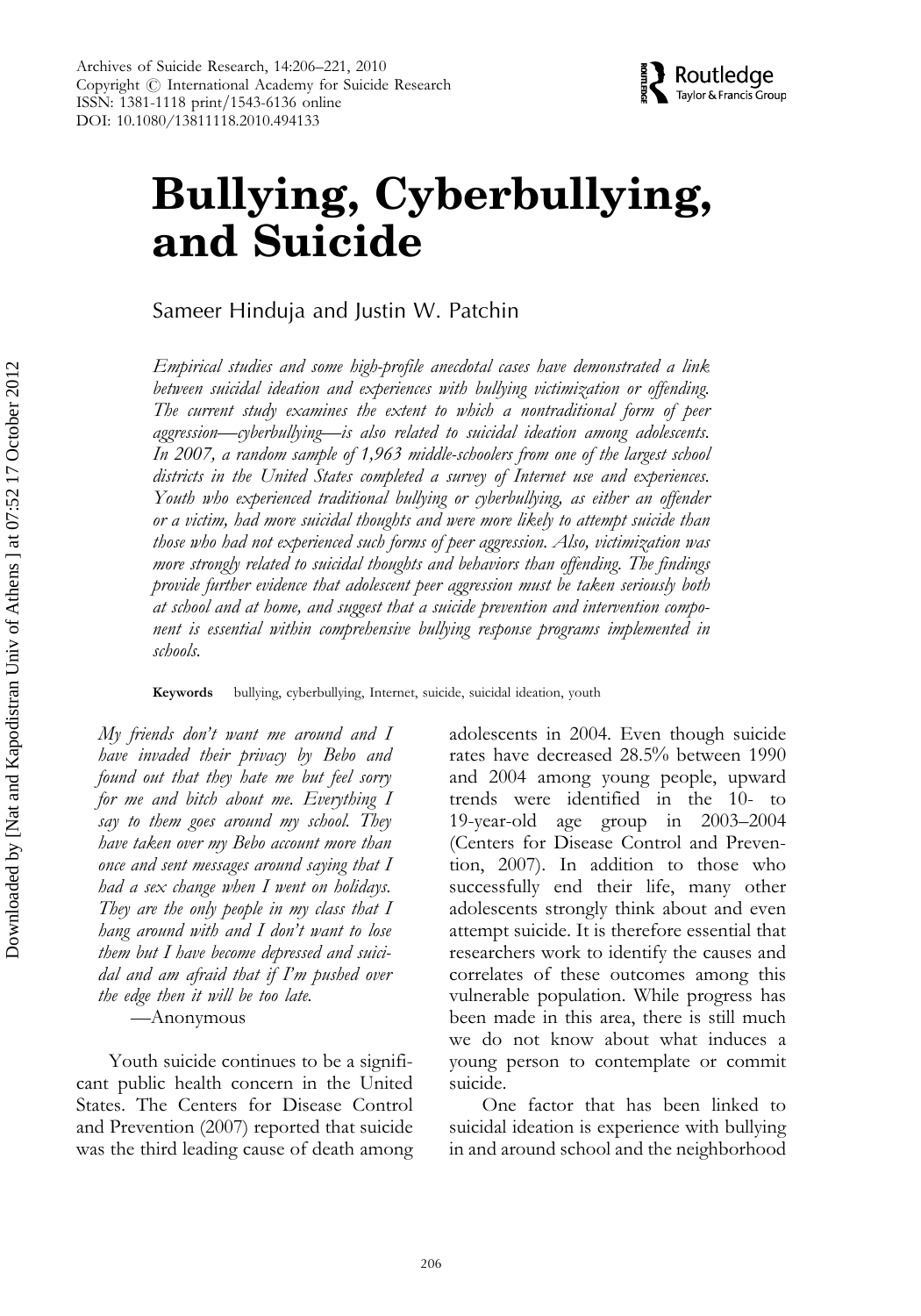(Carney, 2000; High, 2007; Marr & Field, 2001). That is, youth who are bullied, or who bully others, are at an elevated risk for suicidal thoughts, attempts, and completed suicides (Baldry & Winkel, 2003; Mills, Guerin, Lynch, Daly et al., 2004; Rigby & Slee, 1999; van der Wal, de Wit, & Hirasing, 2003). The viability of these links has been strengthened through research showing how experience with peer harassment (most often as a victim but also as a perpetrator) contributes to depression, decreased self-worth, hopelessness, and loneliness—all of which are precursors to suicidal thoughts and behavior (Graham & Juvonen, 1998; Hawker & Boulton, 2000; Joiner & Rudd, 1996; Kaltiala-Heino, Rimpelä, Marttunen et al., 1999; Kaltiala-Heino, Rimpela, Rantanen et al., 2000; Langhinrichsen-Rohling & Lamis, 2008; Marr & Field, 2001; Roland, 2002). In addition, some researchers have hypothesized that many bullies *previously have been victims* and therefore suffer psychological and psychosomatic problems that usher in suicidal risks (van der Wal, deWit, & Hirasing, 2003).

In recent years, the nature of adolescent peer aggression has evolved due to the proliferation of information and communications technology. There have been several high-profile cases involving teenagers taking their own lives in part because of being harassed and mistreated over the Internet (Apollo, 2007; Halligan, 2006; Jones, 2008), a phenomenon recently termed cyberbullicide—suicide indirectly or directly influenced by experiences with online aggression (Hinduja & Patchin, 2009). While these incidents are isolated and do not represent the norm, their gravity demands deeper inquiry and understanding. The current study therefore seeks to expand what is known about the relationship between bullying and suicide by also considering and assessing the role of cyberbullying.

# NATURE AND EXTENT OF BULLYING

A considerable body of research has been conducted on *traditional bullying*, defined as aggressive behavior or intentional ''harm doing'' by one person or a group, generally carried out repeatedly and over time, and which involves a power differential (Nansel, Overpeck, Pilla et al., 2001). Bullying can involve direct or indirect aggression (Ericson, 2001; Limber & Nation, 1998; Olweus, 1978; Tattum, 1989), with the former involving physical violence (hitting, kicking, taking items by force) and verbal violence (taunting, teasing, threatening) (Hawker & Boulton, 2000) and the latter typically consisting of more subtle, manipulative acts (such as extorting, ostracizing, or intimidating another person) (van der Wal, de Wit, & Hirasing, 2003). Another distinction has been made between overt aggression and relational aggression, with the former involving name calling, pushing, or hitting and the latter involving gossip, rumor-spreading, sabotage, and other subtle behaviors destructive to interpersonal relationships (Crick & Grotpeter, 1995; Prinstein, Boergers, & Vernberg, 2001; Wolke, Woods, Bloomfield et al., 2000).

Traditional bullying has been measured in a variety of ways and contexts, and it is helpful to focus on two key studies to illuminate its prevalence. First, the National Institute of Child Health and Human Development found that 17% of students reported being bullied, 19% reported bullying others, and 6% reported both being bullied and bullying others ''sometimes'' or ''weekly'' (Ericson, 2001). Second, the Bureau of Justice Statistics' Indicators of School Crime and Safety Report from 2007 indicated that 28% of youth between 12 and 18 years of age were bullied at school in the past 6 months, with about one-fifth of those stating that it happened at least once or twice a week (Dinkes, Cataldi, Lin-Kelly et al., 2007).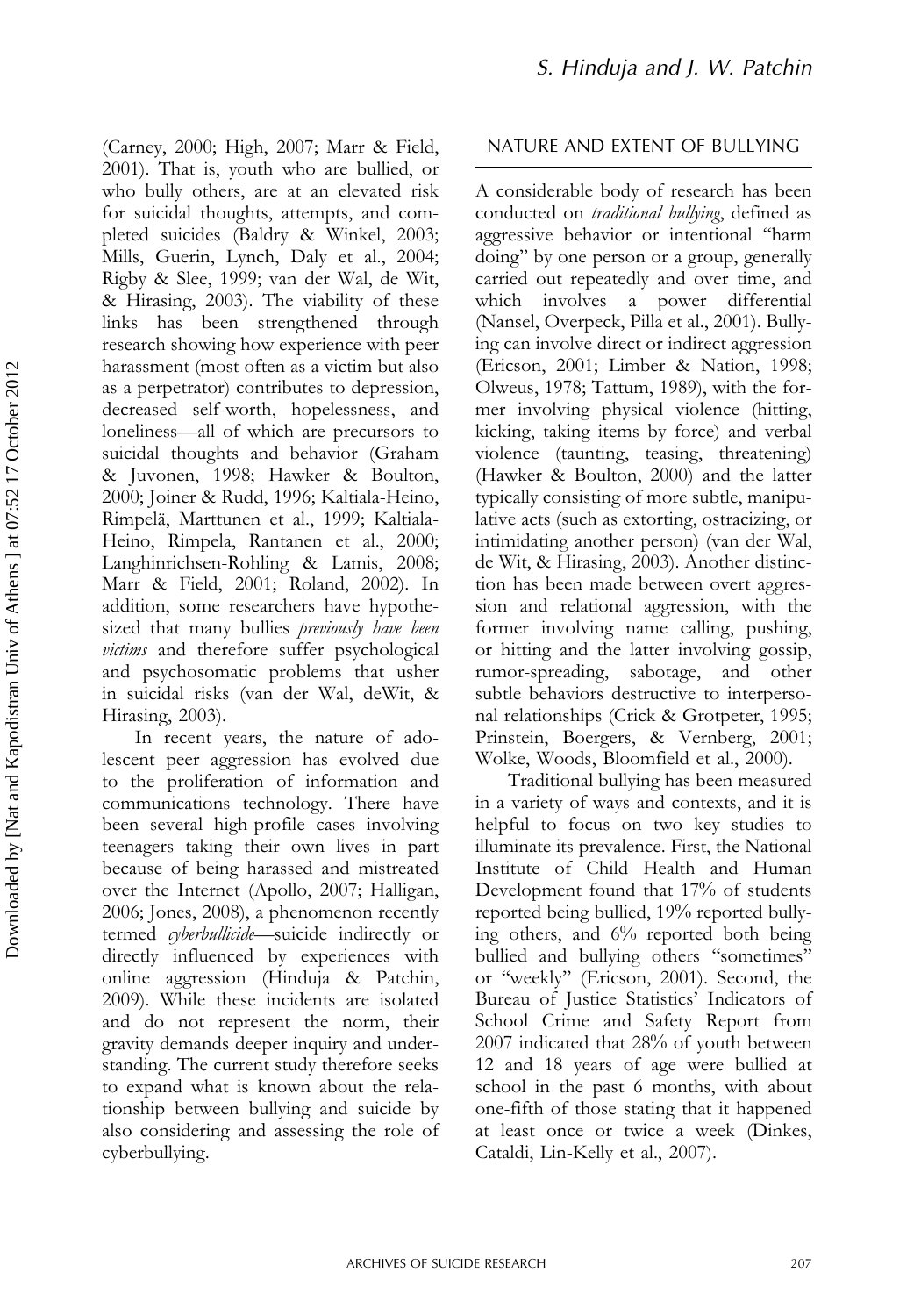Downloaded by [Nat and Kapodistran Univ of Athens ] at 07:52 17 October 2012 Downloaded by [Nat and Kapodistran Univ of Athens ] at 07:52 17 October 2012

While traditional bullying has been studied at length in recent years, less is currently known about cyberbullying. Cyberbullying has been defined as ''willful and repeated harm inflicted through the use of computers, cell phones, and other electronic devices'' (Hinduja & Patchin, 2009; Patchin & Hinduja, 2006). This definition is useful due to its simplicity and because it captures the most important elements, which include: ''willful'' (the behavior has to be intentional, not accidental); "repeated" (bullying reflects a pattern of behavior, not just one isolated incident); "harm" (the target must perceive that harm was inflicted); and ''computers, cell phones, and other electronic devices'' (this is what differentiates cyberbullying from traditional bullying). In general, cyberbullying involves sending harassing or threatening messages (via text message or e-mail), posting derogatory comments about someone on a Web site or social networking site (such as Facebook or MySpace), or physically threatening or intimidating someone in a variety of online settings (Burgess-Proctor, Patchin, & Hinduja, 2009; Kowalski & Limber, 2007; Lenhart, 2007; Li, 2007b; Patchin & Hinduja, 2006). Like traditional bullying, minor forms of cyberbullying include being ignored, disrespected, picked on, or otherwise hassled. The more debasing forms involve the spreading of rumors about someone, stalking, or physically threatening another person through some medium or method of electronic communications.

Since some types of cyberbullying are clearly more harmful than others, they can result in a continuum of effects for the target. Furthermore, consideration must be given to the seriousness of the incident within the context and among the circumstances that surround it. That is, receiving harassing emails by themselves may not be that significant of a problem. This type of cyberbullying coupled with

other malicious behaviors online or offline, however, can create a very unfriendly and frustrating environment for the target. Among known accounts of cyberbullicide, Internet-based harm often coincided with other issues (such as offline mistreatment, emotional and psychological problems, academic difficulties, low self-esteem, clinical depression, a lack of a support structure, etc.) to culminate in a final tragic outcome (Hinduja & Patchin, 2009).

Scholars in recent years have been exploring the frequency and prevalence of cyberbullying through numerous research efforts. Collectively, these efforts have begun to shed light on this emerging problem. In one of the earliest studies, Ybarra & Mitchell (2004) found that 19% of a sample of regular Internet users between the ages of 10 and 17 had experienced cyberbullying either as a victim or offender. Other scholars who have since studied the problem have returned comparable findings, generally determining that approximately 15– 35% of students have been victims of cyberbullying while about 10–20% of students admit to cyberbullying others (Hinduja & Patchin, 2007, 2008, 2009; Kowalski, Limber, Scheck et al., 2005; Kowalski & Limber, 2007; Li, 2007a, 2007b; Patchin & Hinduja, 2006; Williams & Guerra, 2007).

## BULLYING AND SUICIDAL IDEATION

Much research has been conducted to ascertain the relationship between traditional bullying and suicidal ideation (see, e.g., Kaltiala-Heino, Rimpelä, Marttunen et al., 1999; Kim, Koh, & Leventhal, 2005; Klomek, Marracco, Kleinman et al., 2007; Mills, Guerin, Lynch et al., 2004; Roland, 2002). It is therefore useful to review some of the most important works to inform the current analysis and provide insight into how suicidal ideation also may be related to experiences with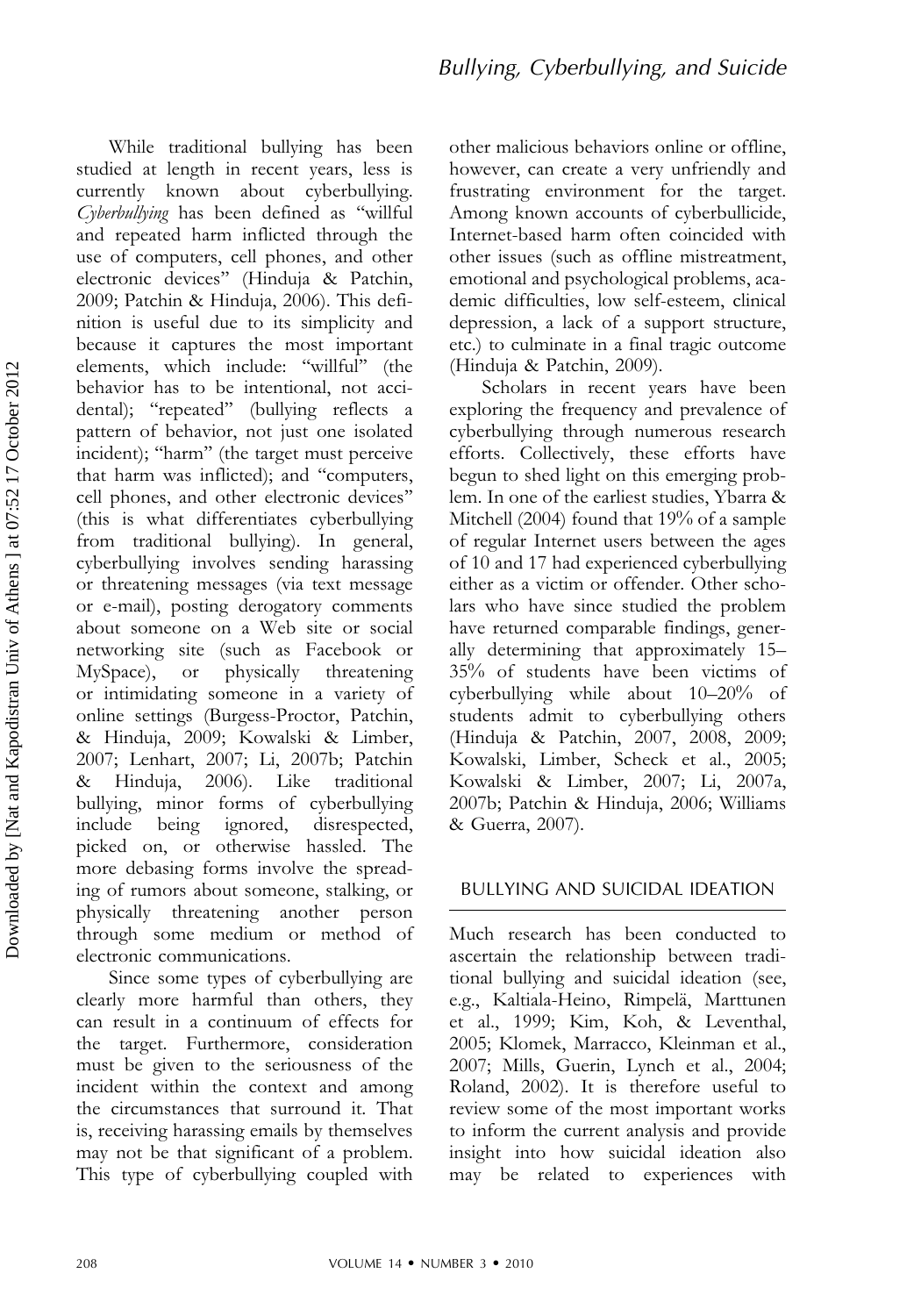cyberbullying. First, the *British Medical* Journal published a study in which 16,410 Finnish students between the ages of 14 and 16 completed a school health promotion study that concentrated on adolescent health, health behavior and school behavior (Kaltiala-Heino, Rimpelä, Marttunen et al., 1999). Results indicated that among boys who were frequently bullied (at least once per week), 4% had severe suicidal ideation (compared to 1% for boys who were not bullied). Among girls who were frequently bullied, 8% exhibited signs of severe suicidal ideation (compared to 1% for girls who were not bullied). Of those who bullied others at least once per week, 8% of boys and 8% of girls displayed severe suicidal ideation (Kaltiala-Heino, Rimpelä, Marttunen et al., 1999).

In research stemming from the Netherlands, surveys from 4,721 primary school boys and girls revealed that approximately 13% of boys directly bullied and 18% of boys indirectly bullied suffered from suicidal ideation (van der Wal, de Wit & Hirasing, 2003). Similar trends were identified in Roland's (2002) study of 1,838 Norwegian 8th graders; boys who were bullied suffered from suicidal ideation 2.5 times more than non-bullied boys, while bullied girls experienced those thoughts 4.2 times more than non-bullied girls. In addition, boys who bully others suffered from suicidal thoughts 3.8 times more than non-bullying boys, while girls who bully others suffered from suicidal thoughts 8 times more than non-bullying girls (Roland, 2002). Australian research by Rigby and Slee (1999) paralleled this finding, identifying correlations between suicidal ideation and boys who bullied (.33), boys who were bullied (.18), girls who bullied (.18), and girls who were bullied (.34). Analogous results were also found in an Americanbased study, where bullying offending and victimization were significantly related to severe suicidal ideation and suicide attempts, with higher exposures to the former leading to higher risk of the latter (Klomek, Marracco, Kleinman et al., 2007).

Finally, Klomek, Sourander, Kumpulainen et al. (2008) conducted the first longitudinal study of bullying behavior and suicidal ideation, and found that youth who frequently bullied others at age 8 were more likely to have thought about killing themselves at age 18 compared to nonbullies—but that this link disappears when controlling for depression. No relationship was found between bullying victimization and suicidal ideation. However, the scale they used was based on one question with four statements representing a continuum of suicide risk, instead of a more complex, multifaceted set of measures.

After considering the extant research on bullying and suicidal ideation, it can be said with confidence that a strong relationship exists (Baldry & Winkel, 2003; Kim, Koh, & Leventhal, 2005; Mills, Guerin, Lynch et al., 2004; Roland, 2002; Seals & Young, 2003). Traditional bullying offending and victimization have also been linked to loneliness, peer rejection, low-self esteem, poor mental health, and other psychological and physiological ailments among youthful populations (Crick & Bigbee, 1998; Forero, McLellan, Rissel et al., 1999; Hershberger & D'Augelli, 1995; Mills, Guerin, Lynch et al., 2004; Prinstein, Boergers, Spirito, Little et al., 2000; Prinstein, Boergers, & Vemberg, 2001; Rigby & Slee, 1993; Salmon, James, & Smith, 1998). While yet to be determined, it seems very possible that similar dysphoric outcomes can befall those involved in cyberbullying. There are five major reasons we would expect this: 1) the permanence of computer-based messages (as compared to verbal statements) as they are preserved in Web sites, Internet archives, search engine caches, log files, user software applications, and user devices; 2) the ease and freedom with which hurtful, embarrassing, or threatening statements can be made; 3) the comparative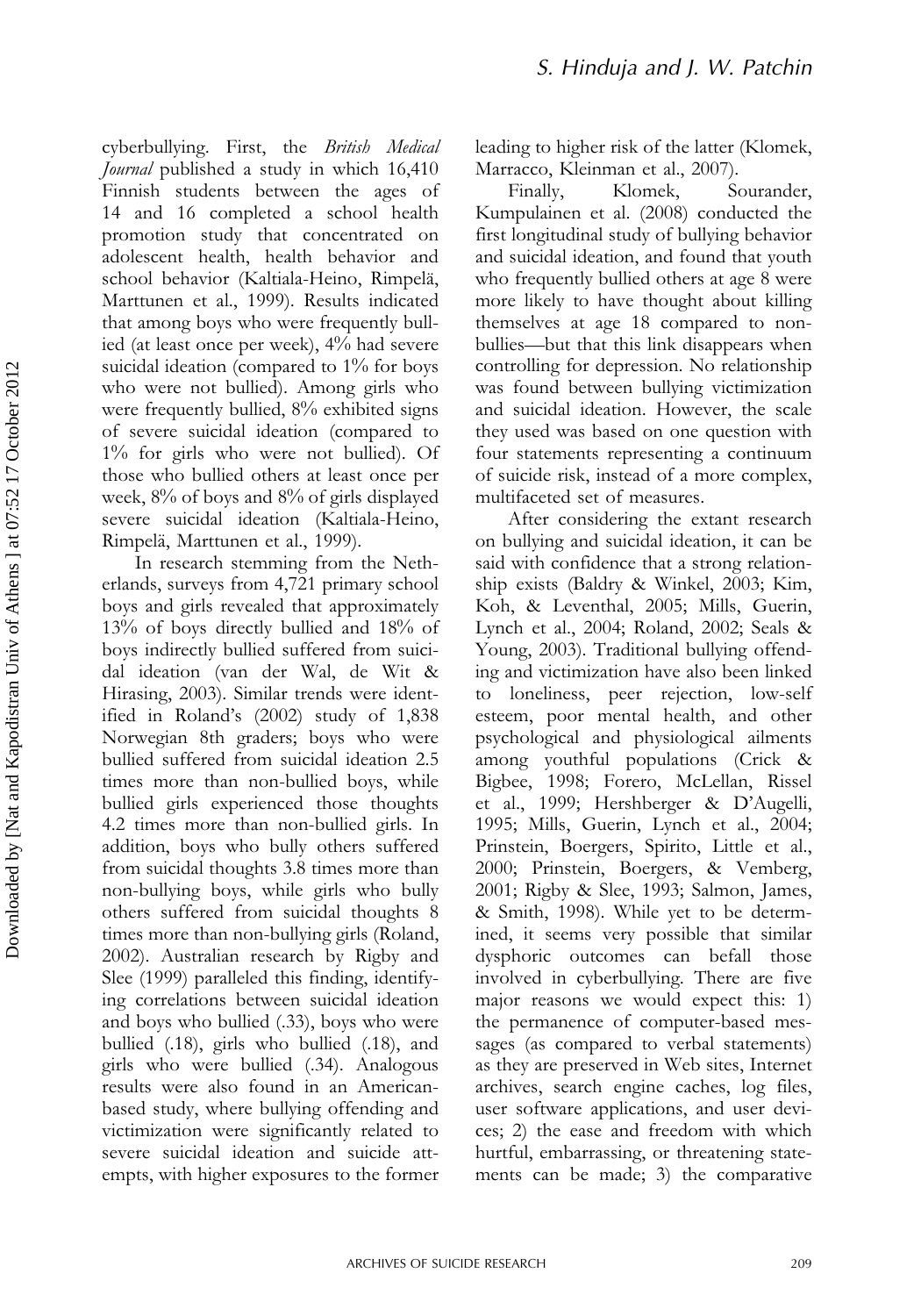difficulty of detecting the misbehavior, identifying the offending party, proving or verifying the wrongdoing, and imposing a meaningful sanction; 4) the fact that victimization extends beyond the school, playground, bus stop, or neighborhood due to the ubiquity of computers and cell phones and the ''always-connected'' lives that adolescents lead; and 5) the growing number of potential victims and offenders as youth increasingly embrace new communications technologies, devices, and mediums to interact with each other.

#### METHOD

#### Participants

The data for the current study come from a survey distributed in the spring of 2007 to approximately 2,000 students in 30 middle schools (6th through 8th grades) in one of the largest school districts in the United States. Youth were selected to participate in the study if they were enrolled in a district-wide peer conflict class that all middle school students are required to take at some point in their middle school tenure. There was a 96% completion rate from students who were not absent the day the survey was conducted; those who chose not to participate were asked to silently read, study, or work on their school materials. The final sample size totaled  $1,963$ .<sup>1</sup> Table 1 reports the demographic characteristics of the sample and population from which it was selected. As expected with the random selection process, the sample matches the larger population fairly closely on these characteristics.

|                      | Sample<br>$(\%)$ | Population<br>$(\%)$ |
|----------------------|------------------|----------------------|
| Gender               |                  |                      |
| Female               | 50.1             | 48.0                 |
| Male                 | 49.8             | 52.0                 |
| Missing              | 0.1              |                      |
| Grade                |                  |                      |
| 6th                  | 34.7             | 33.9                 |
| 7th                  | 35.6             | 32.2                 |
| 8th                  | 29.2             | 33.9                 |
| Missing              | 0.5              |                      |
| Age (mean = $12.8$ ) |                  |                      |
| 10                   | 0.4              | 1.2                  |
| 11                   | 11.0             | 24.4                 |
| 12                   | 29.5             | 31.9                 |
| 13                   | 32.7             | 31.4                 |
| 14                   | 20.0             | 8.8                  |
| 15                   | 4.8              | 2.0                  |
| 16                   | 1.5              | 0.3                  |
| Missing              | 0.2              | 0.1                  |
| Race                 |                  |                      |
| White/Caucasian      | 40.6             | 41.0                 |
| Black/African        | 23.4             | 28.0                 |
| American             |                  |                      |
| Hispanic or Latin    | 19.6             | 23.0                 |
| American             |                  |                      |
| Multiracial          | 7.1              | 4.7                  |
| American Indian or   | 1.3              | 0.6                  |
| Native               |                  |                      |
| Other                | 3.5              | 2.5                  |
| Missing              | 0.4              |                      |

### TABLE 1. Sample Demographic Characteristics  $(N = 1963)$

#### Measures

Respondents were asked a variety of questions pertaining to their school, friends, and family. Relevant to the purpose of the current study, they were asked about experiences with bullying and peer harassment, both online and offline, and thoughts about suicide. Specifically, the dependent variable utilized in this study

<sup>&</sup>lt;sup>1</sup>More information about the sampling strategy and data can be found in Hinduja and Patchin (2009).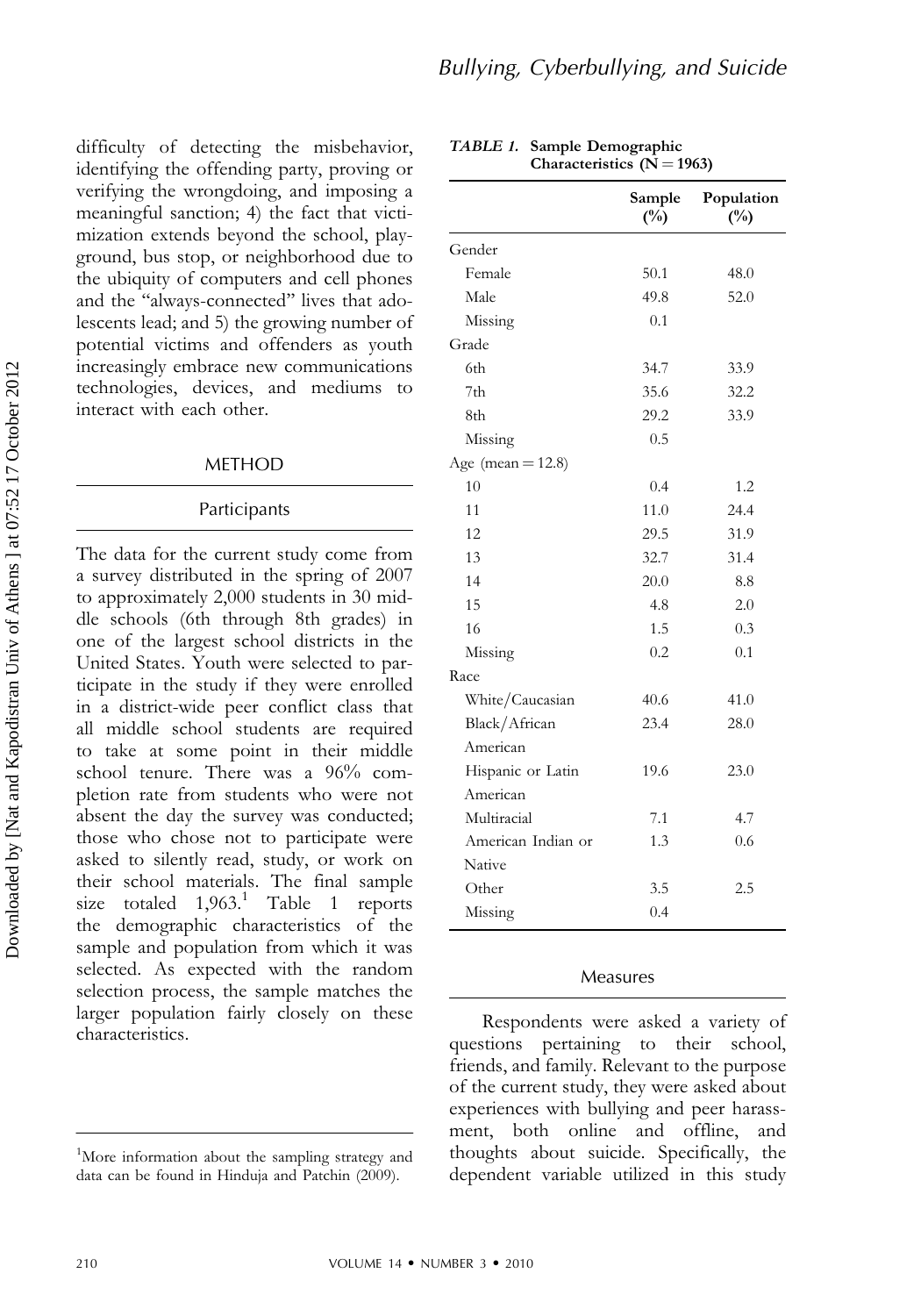was suicidal ideation, and four items representing that construct were adapted from the American School Health Association's (1989) National Adolescent Student Health Survey. They included: [have you ever] 1) felt so sad or hopeless almost every day for two weeks or more in a row that you stopped doing some usual activities; 2) seriously thought about attempting suicide; 3) made a specific plan about how you would attempt suicide; and 4) attempted suicide. Respondents indicated either ''yes'' or "no" to each of these questions, and so our resultant summary scale ranges from 0–4 (mean  $=$  0.85; standard deviation  $=$ 1.11) with higher values representing more suicidal thoughts (Cronbach's  $\alpha = .70$ ).

The current analysis utilizes four primary independent variables of interest. First, traditional bullying victimization represents the respondent's experience in the previous 30 days as a victim of 10 different forms of bullying. As noted in Table 2, the measure includes a variety of behaviors representing relatively minor and common forms of bullying (e.g., ''people told lies about me;" "I was called mean names") to more serious and less common forms of bullying (e.g., ''I was threatened or forced to do things I didn't want to do''). The response set for these questions was "never," "once or twice," "a few times," "many times," and "every day." As such, our 10-item summary scale ranges from 0 to 40 (mean  $=$  3.20; standard deviation  $=$ 5.24) with higher values representing more experience as a victim of traditional bullying (Cronbach's  $\alpha = .88$ ).

Second, *traditional bullying offending* represents the respondent's experience in the previous 30 days as an offender of 10 different forms of bullying. The varieties of these bullying behaviors—also ranging from mild to severe in their harm—are reported in Table 2 and included the same response set as the victimization questions. Again, our 10-item summary scale ranges from 0 to 40 (mean  $= 2.27$ ; standard

deviation  $=$  4.38) with higher values representing more experience as a traditional bullying offender (Cronbach's  $\alpha = .88$ ).

Third, cyberbullying victimization represents the respondent's experience in the previous 30 days as a victim of 9 different forms of online aggression (see Table 3). Like the traditional bullying victimization measure, our cyberbullying victimization measure includes a variety of behaviors ranging from relatively minor (e.g., ''I received an upsetting email from someone I didn't know'') to more serious (e.g., ''something was posted online about me that I didn't want others to see").<sup>2</sup> As above, the five-choice response set ranged from "never" to "every day" and as a result the 9-item summary scale ranges from 0 to 36 (mean  $= 1.59$ ; standard deviation  $=$ 3.05) with higher values representing more experience as a cyberbullying victim (Cronbach's  $\alpha = .74$ ).

Finally, cyberbullying offending represents the respondent's participation in the previous 30 days with 5 different forms of online aggression (see Table 3). Once again, the same response set was utilized so our 5-item summary scale ranges from 0 to 20  $(mean = 1.18; standard deviation = 2.59)$ with higher values representing more

<sup>&</sup>lt;sup>2</sup>Readers should note from the behaviors selected for our cyberbullying measure that we intended to capture a relatively broad measure of cyberbullying that might better be characterized as ''online harassment.'' That said, given our restriction to repeated incidents, we feel it is appropriate to label these experiences as bullying. Moreover, some may question our decision to include relatively minor behaviors that may not necessarily be considered bullying (such as receiving upsetting emails or having something posted on MySpace that was upsetting). While we can think of examples of such experiences that would fall outside the realm of cyberbullying, we once again sought to explore these issues from a macro-level perspective. This issue is further confounded by the fact that cyberbullying researchers have not settled on an agreed-upon measure. Our results should be interpreted with these considerations in mind.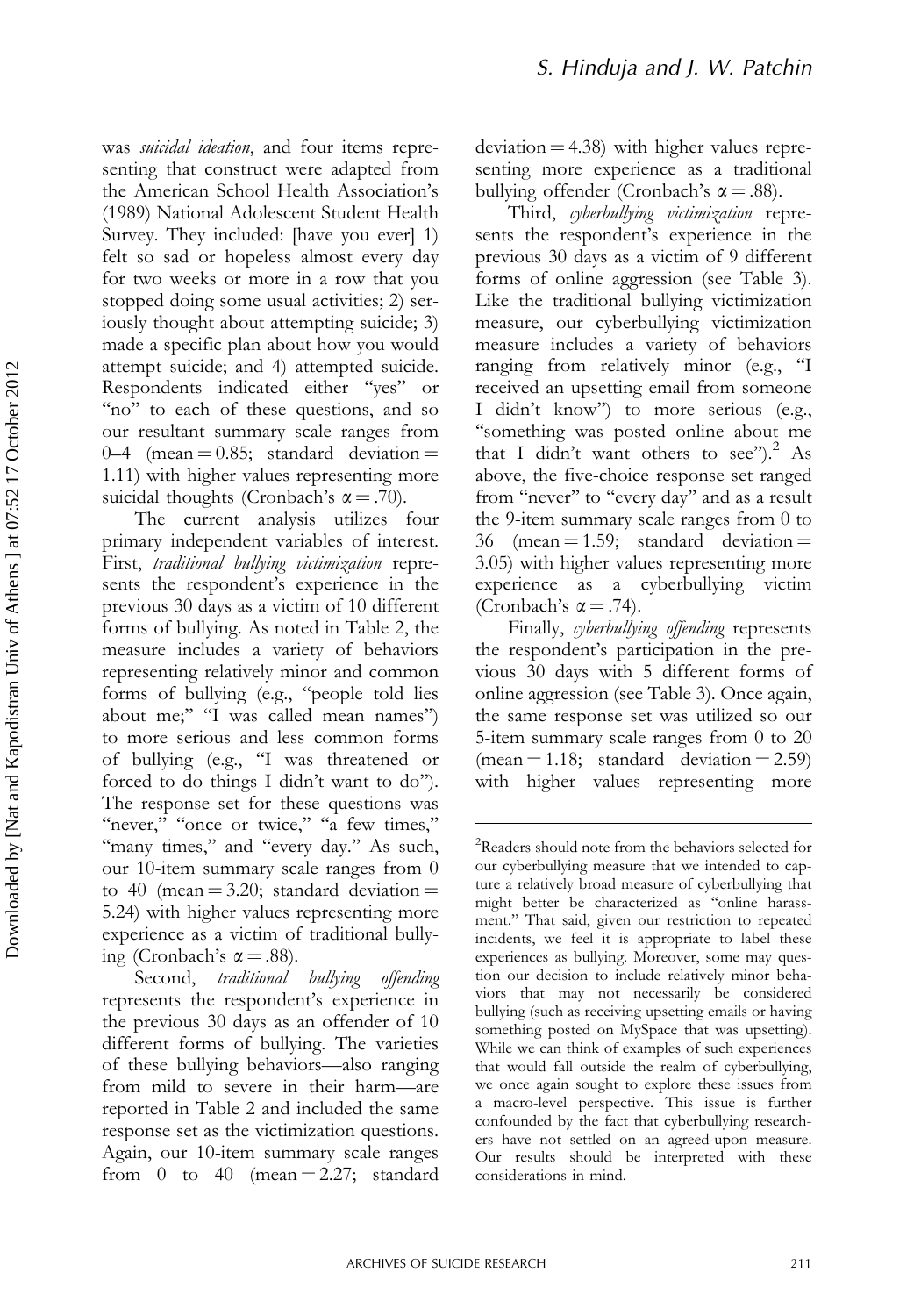|                                                                                                                                | Mean | Std. dev. | Range/percent |
|--------------------------------------------------------------------------------------------------------------------------------|------|-----------|---------------|
| Traditional Bullying Offending ( $\alpha = .88$ )                                                                              | 2.27 | 4.38      | $0 - 40$      |
| I called another student mean names, made fun of or teased                                                                     |      |           | $27.7\%$      |
| him or her in a hurtful way                                                                                                    |      |           |               |
| I have taken part in bullying another student or students<br>at school                                                         |      |           | $20.5\%$      |
| I kept another student out of things on purpose, excluded<br>him/her from my group of friends or completely ignored<br>him/her |      |           | 19.9%         |
| I hit, kicked, pushed, or shoved another student around or<br>locked another student indoors                                   |      |           | 15.3%         |
| I spread false rumors about another student and tried to<br>make others dislike him or her                                     |      |           | $10.8\%$      |
| I bullied another student with mean names, comments, or<br>gestures with a sexual meaning                                      |      |           | $9.9\%$       |
| I bullied another student with mean names or comments<br>about his or her race or color                                        |      |           | 8.6%          |
| I took money or other things from another student or<br>damaged another students belongings                                    |      |           | $7.9\%$       |
| I threatened or forced another student to do things he or<br>she didn't want to do                                             |      |           | 6.5%          |
| I bullied another student in another way                                                                                       |      |           | 11.7%         |
| One or more of the above, two or more times                                                                                    |      |           | 34.1%         |
| Traditional Bullying Victimization ( $\alpha = .88$ )                                                                          | 3.20 | 5.24      | $0 - 40$      |
| Other students told lies or spread false rumors about me<br>and tried to make others dislike me                                |      |           | 29.3%         |
| I was called mean names, was made fun of, or teased in a<br>hurtful way                                                        |      |           | 28.7%         |
| Other students left me out of things on purpose, excluding<br>me from their group of friends, or completely ignored me         |      |           | $25.5\%$      |
| I was bullied at school                                                                                                        |      |           | $19.2\%$      |
| I was bullied with mean names, comments, or gestures with<br>a sexual meaning                                                  |      |           | 19.2%         |
| I was bullied with mean names or comments about my race<br>or color                                                            |      |           | 18.8%         |
| I was hit, kicked, pushed, shoved around, or locked indoors                                                                    |      |           | 16.3%         |
| I had money or other things taken away from me or<br>damaged                                                                   |      |           | 15.1%         |
| I was bullied in other ways at school                                                                                          |      |           | $12.2\%$      |
| I was threatened or forced to do things I didn't want to do                                                                    |      |           | 10.9%         |
| One or more of the above, two or more times                                                                                    |      |           | 44.3%         |

## TABLE 2. Descriptive Statistics—Traditional Bullying (Previous 30 Days)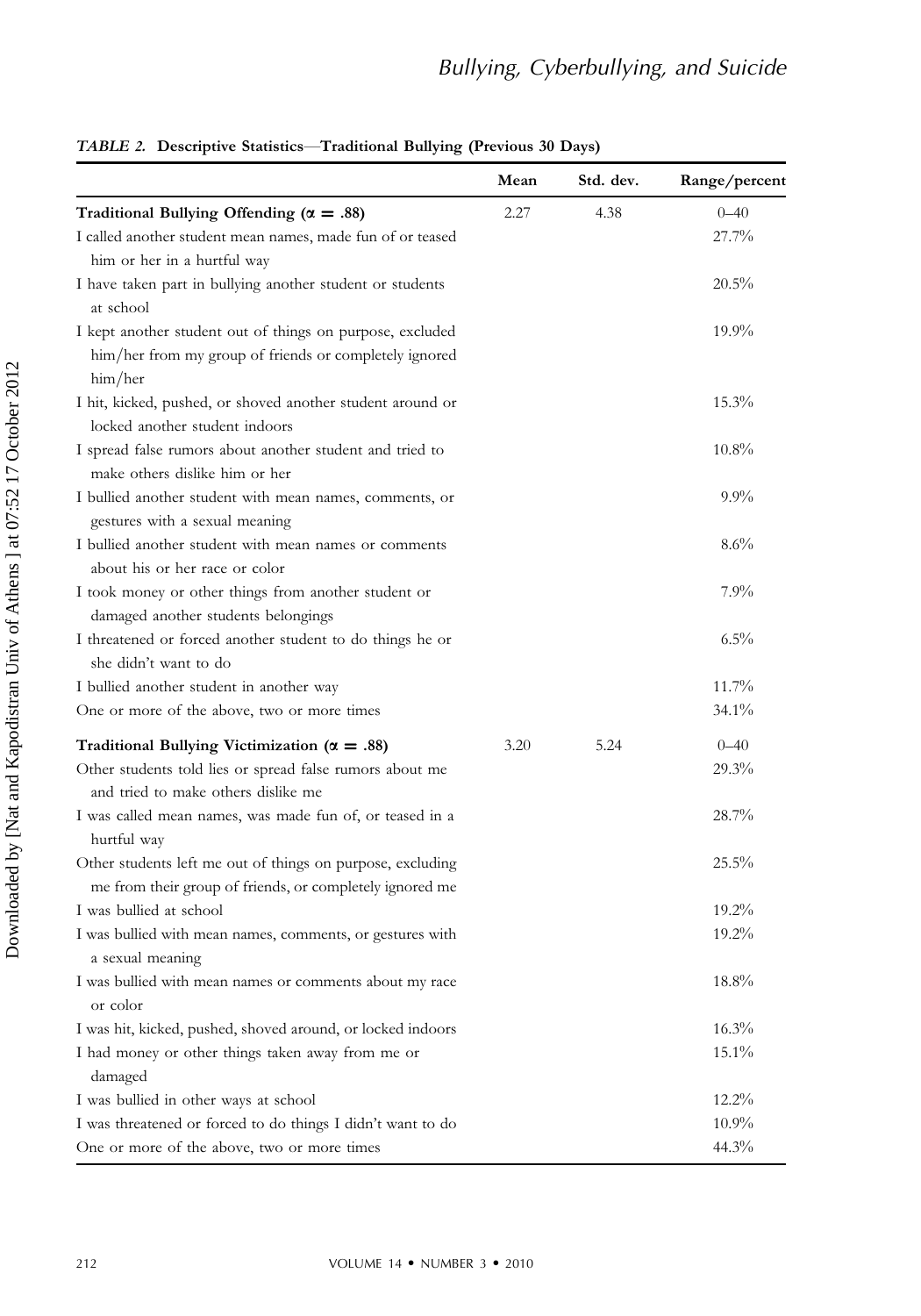|                                                                   | Mean | Std. dev. | Range/percent |
|-------------------------------------------------------------------|------|-----------|---------------|
| Cyberbullying Offending ( $\alpha = .76$ )                        | 1.18 | 2.59      | $0 - 20$      |
| Posted something online about another person to make others       |      |           | $23.1\%$      |
| laugh                                                             |      |           |               |
| Sent someone a computer text message to make them angry or to     |      |           | 13.7%         |
| make fun of them                                                  |      |           |               |
| Took a picture of someone and posted it online without their      |      |           | $12.1\%$      |
| permission                                                        |      |           |               |
| Posted something on MySpace or similar site to make them angry or |      |           | 11.3%         |
| to make fun of them                                               |      |           |               |
| Sent someone an email to make them angry or to make fun of them   |      |           | $9.1\%$       |
| One or more of the above, two or more times                       |      |           | 21.8%         |
| Cyberbullying Victimization ( $\alpha = .74$ )                    | 1.59 | 3.05      | $0 - 30$      |
| Received an upsetting email from someone you know                 |      |           | 18.3%         |
| Received an instant message that made you upset                   |      |           | $16.0\%$      |
| Had something posted on your MySpace that made you upset          |      |           | $14.2\%$      |
| Been made fun of in a chat room                                   |      |           | $10.0\%$      |
| Received an upsetting email from someone you didn't know          |      |           | $9.7\%$       |
| (not spam)                                                        |      |           |               |
| Had something posted about you on another web page that made      |      |           | $9.5\%$       |
| you upset                                                         |      |           |               |
| Something has been posted about you online that you didn't want   |      |           | $9.2\%$       |
| others to see                                                     |      |           |               |
| Been picked on or bullied online                                  |      |           | $9.0\%$       |
| Been afraid to go on the computer                                 |      |           | 5.7%          |
| One or more of the above, two or more times                       |      |           | 29.4%         |

#### TABLE 3. Descriptive Statistics—Cyberbullying (Previous 30 days)

participation in cyberbullying behaviors (Cronbach's  $\alpha = .76$ ).

In addition to these primary variables of interest, we also include age, gender, and race in our models to control for any effect these demographic characteristics may have on suicidal ideation. Age is a continuous variable ranging from 10–16  $(mean = 12.8; standard deviation = 1.12);$ Gender was dichotomized into male respondents and female respondents  $(1 = male, 0 = female);$  and Race was dichotomized into White and non-White  $(1 = \text{White}; \ \ 0 = \text{Black}, \ \ \text{Asian}, \ \ \text{Hispanic}, \ \ldots)$ multi-racial, or another race).

#### ANALYTIC STRATEGY

Statistical analyses were conducted using SPSS (version 15.0). Descriptive statistics were initially computed to obtain baseline data on suicidal thoughts and behaviors, as well as with bullying and cyberbullying experiences (see Tables 1–3). To further measure the nature and strength of the relationships among these variables, we estimated a series of ordinary least-squares regression models. These first isolated the effects of the control variables and then examined the effect of experience with various forms of bullying on the suicidal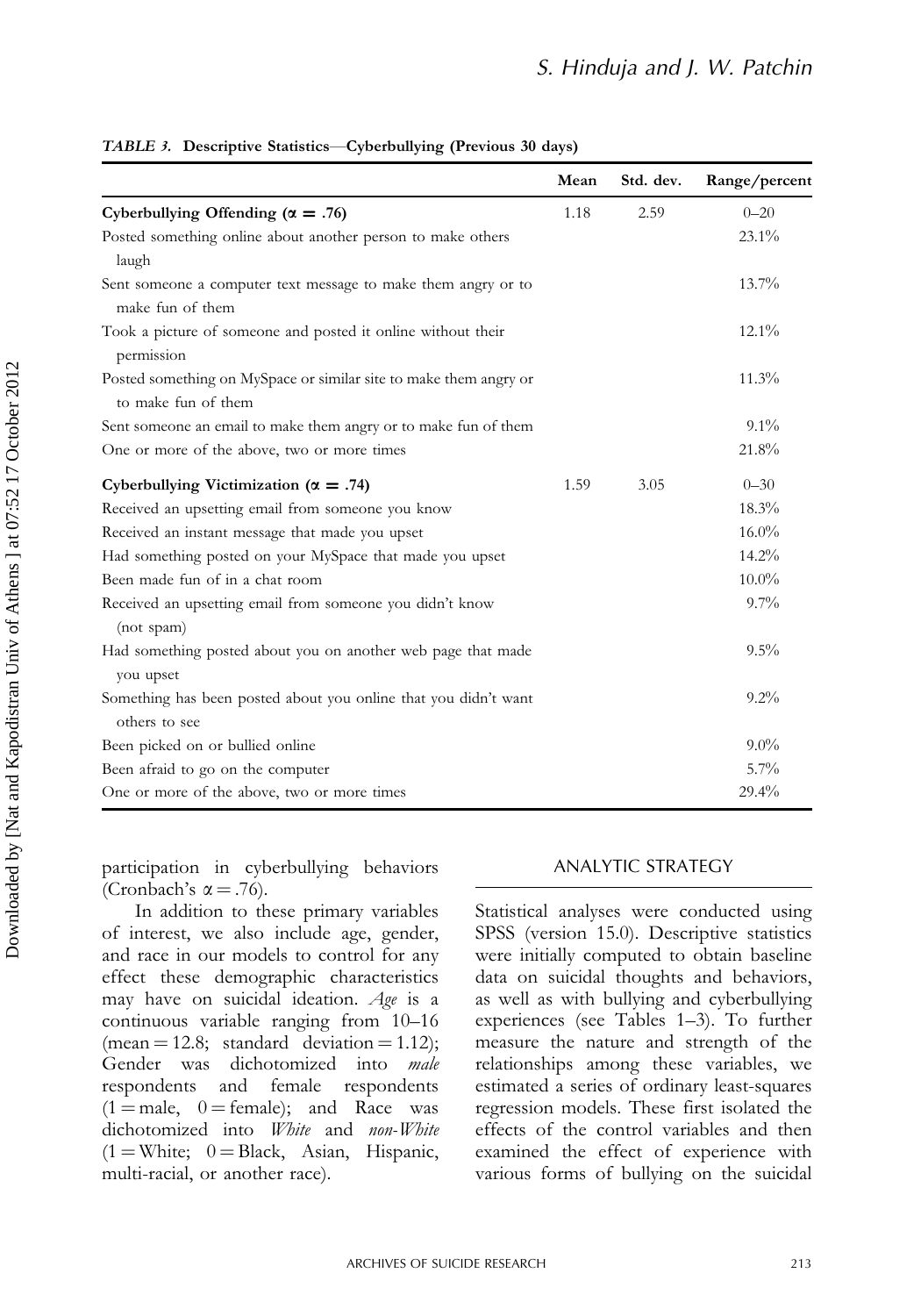ideation summary scale. Finally, we utilized logistic regression analysis to focus on one particular outcome variable: suicide attempts. That is, we sought to assess the extent to which experience with bullying and cyberbullying was associated with an increased likelihood of attempted suicide.

#### RESULTS

In our sample, 20% of respondents reported seriously thinking about attempting suicide (19.7% of females; 20.9% of males), while 19% reported attempting suicide  $(17.9\% \text{ of females}; 20.2\% \text{ of males}).$ <sup>3</sup> With regard to traditional bullying, prevalence rates for individual behaviors ranged from 6.5% to 27.7% for offending and from 10.9% to 29.3% for victimization. The most common form of bullying offending reported by respondents was: ''I called another student mean names, made fun of or teased him or her in a hurtful way'' (27.7%), while the most frequently cited form of bullying victimization was: ''Other students told lies or spread false rumors about me and tried to make others dislike me'' (29.3%). With regard to cyberbullying, prevalence rates for individual behaviors ranged from 9.1% to 23.1% for offending and from 5.7% to 18.3% for victimization. The most commonly reported form of cyberbullying offending was: ''Posted something online about another person to make others laugh"  $(23.1\%)$  while the most frequent form of victimization was: ''Received an upsetting email from someone you know'' (18.3%). It is worth noting that the mean scores for all of these bullying scales are relatively low, which indicates

a negatively skewed distribution of the scale.

The primary purpose of the current study was to determine if experience with peer aggression (i.e., traditional bullying and cyberbullying) was correlated with suicidal thoughts and attempts. Before presenting those results, it is necessary to examine the effect of age, race, and gender on suicidal ideation. As noted in Table 4, race was the only control variable significantly associated with suicidal ideation. More specifically, White respondents scored significantly lower on our suicidal ideation scale than non-Whites.

With respect to bullying, all forms were significantly associated with increases in suicidal ideation among sample respondents. That is, youth who experienced traditional bullying or cyberbullying, as either an offender or a victim, scored higher on the suicidal ideation scale than those who had not experienced those two forms of peer aggression. Moreover, it appears that bullying and cyberbullying victimization was a stronger predictor of suicidal thoughts and behaviors than was bullying and cyberbullying *offending*. In general, however, results suggest that experience with bullying explains only a small amount of the variation in suicidal ideation (only about 6% in the victimization models and 3% in the offending models).

Finally, we sought to identify if bullying and cyberbullying experiences were related to an increased likelihood of an adolescent attempting suicide. For this final approach, we dichotomized our bullying and cyberbullying summary scales (those who scored 0 or 1 were coded as "0" while those who scored 2 or higher were coded as "1"). $4$  Results of this analysis were similar to the previous results with all forms of

<sup>&</sup>lt;sup>3</sup>It should be noted that the prevalence of suicidal ideation found among our sample is comparable to other studies focusing on adolescent populations (Corcoran & Graham, 2002; Langhinrichsen-Rohling & Lamis, 2008; Morgan & Hawton, 2004).

<sup>4</sup> We chose to code both ''never'' and ''once or twice'' as ''0'' since bullying represents a repetitive pattern of behavior and not just one or two isolated incidents.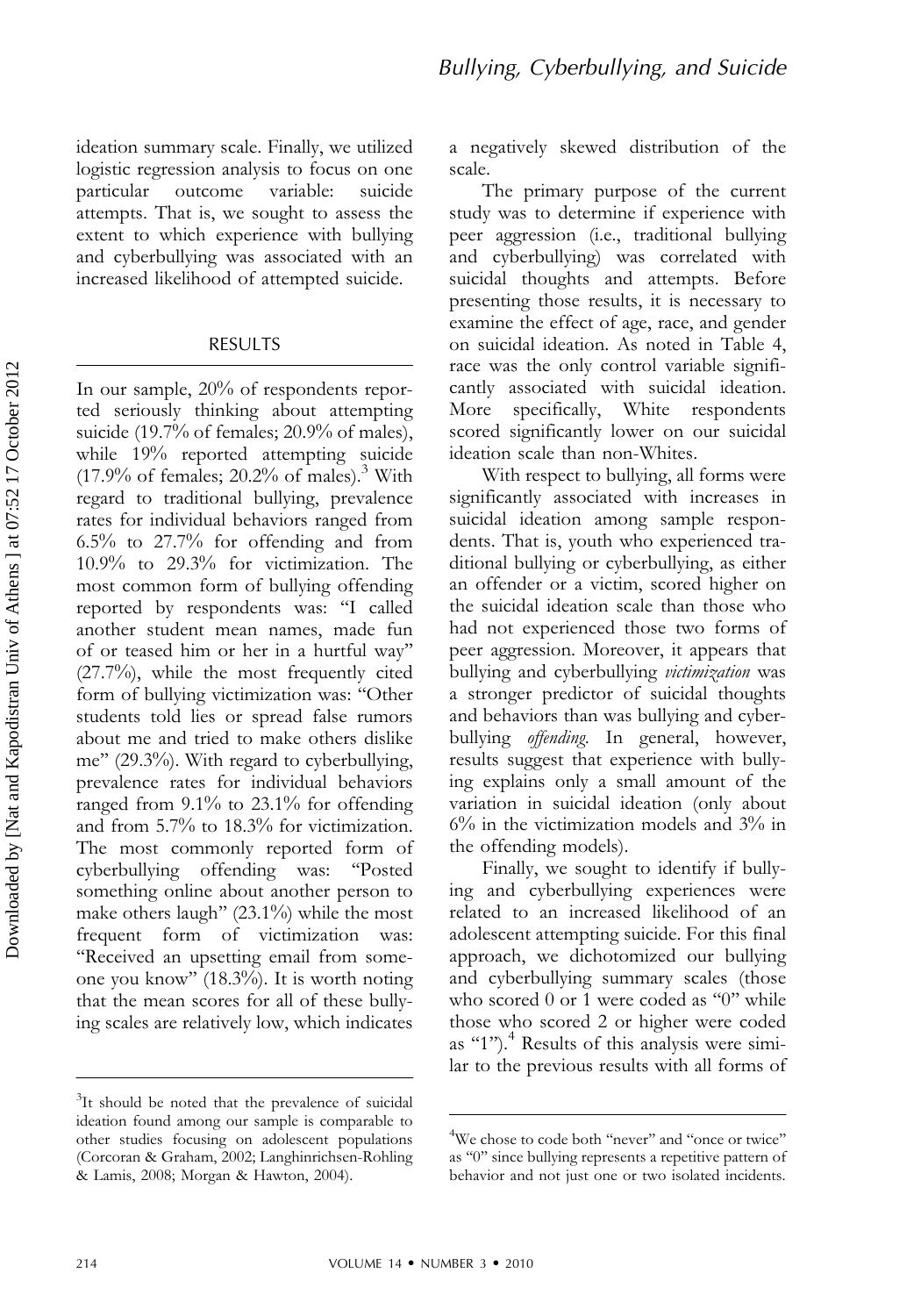| TABLE 4. Ordinary Least Squares Regression: The Effect of Bullying Victimization and Offending on Suicidal Ideation (N = 1963) |               |            |               |            |               |           |               |           |               |           |
|--------------------------------------------------------------------------------------------------------------------------------|---------------|------------|---------------|------------|---------------|-----------|---------------|-----------|---------------|-----------|
|                                                                                                                                | Model 1       |            | Model 2       |            | Model 3       |           | Model 4       |           | Model 5       |           |
|                                                                                                                                | b(S.E.)       |            | b(S.E.)       | ≈          | b(S.E.)       |           | $b($ S.E.)    |           | b(S.E.)       | ⇘         |
| Constant                                                                                                                       | 0.41(0.32)    |            | 0.24(0.31)    |            | 0.54(0.32)    |           | 0.56(0.31)    |           | 0.60(0.32)    |           |
| Male                                                                                                                           | 0.01 (0.05)   | 0.00       | $-0.00(0.05)$ | 0.00       | 0.01 (0.05)   | 0.00      | 0.02(0.05)    | 0.01      | 0.01(0.05)    | 0.00      |
| White                                                                                                                          | $-0.23(0.05)$ | $-0.10***$ | $-0.24(0.05)$ | $-0.11***$ | $-0.19(0.05)$ | $-0.09**$ | $-0.22(0.05)$ | $-0.10**$ | $-0.21(0.05)$ | $-0.09**$ |
| Age                                                                                                                            | 0.04(0.03)    | 0.04       | 0.04(0.02)    | 0.04       | 0.02(0.03)    | 0.02      | 0.03(0.02)    | 0.02      | 0.02(0.03)    | 0.019     |
| Traditional Bullying                                                                                                           |               |            | 0.05(0.00)    | $0.23***$  |               |           |               |           |               |           |
| Victimization                                                                                                                  |               |            |               |            |               |           |               |           |               |           |
| Traditional Bullying                                                                                                           |               |            |               |            | 0.04(0.01)    | $0.16***$ |               |           |               |           |
| Offending                                                                                                                      |               |            |               |            |               |           |               |           |               |           |
| Cyberbullying                                                                                                                  |               |            |               |            |               |           | 0.09(0.01)    | $0.25***$ |               |           |
| Victimization                                                                                                                  |               |            |               |            |               |           |               |           |               |           |
| Cyberbullying                                                                                                                  |               |            |               |            |               |           |               |           | 0.07(0.01)    | $0.17***$ |
| Offending                                                                                                                      |               |            |               |            |               |           |               |           |               |           |
| F(d)                                                                                                                           | 7.45 (3)      |            | 30.27(4)      |            | 16.47 $(4)$   |           | 33.51 (4)     |           | 17.46(4)      |           |
| $R^2$ (adjusted $R^2$ )                                                                                                        | 0.013(0.011)  |            | 0.067(0.065)  |            | 0.038(0.035)  |           | 0.074(0.071)  |           | 0.040(0.037)  |           |
| *** $p < .001$ (two-tailed).                                                                                                   |               |            |               |            |               |           |               |           |               |           |

TABLE 4. Ordinary Least Squares Regression: The Effect of Bullying Victimization and Offending on Suicidal Ideation (N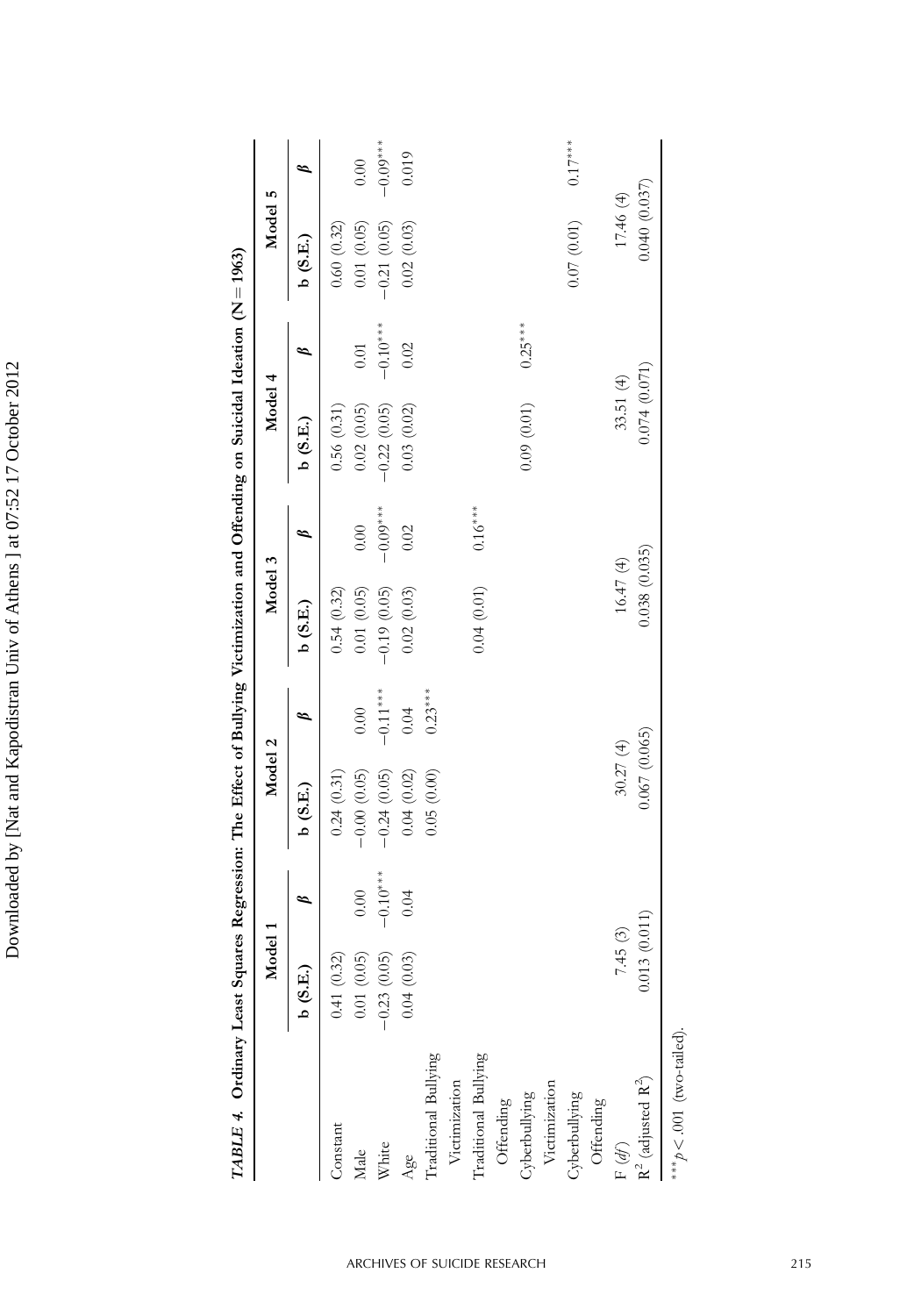|                  | Model 1        |           | Model 2                 | Model 3 |                           |        | Model 4                        |        |
|------------------|----------------|-----------|-------------------------|---------|---------------------------|--------|--------------------------------|--------|
|                  | $b$ (S.E.)     | Exp(B)    | $b$ (S.E.)              | Exp(B)  | $b$ (S.E.)                | Exp(B) | $b$ (S.E.)                     | Exp(B) |
| Constant         | $-2.58(0.83)$  | $0.79**$  | $-2.37(0.84)0.09**$     |         | $-2.37(0.83)0.09**$       |        | $-2.29(0.83)0.10**$            |        |
| Male             | 0.17(0.15)     | 1.18      | 0.16(0.14)1.17          |         | 0.17(0.14)1.19            |        | $0.14(0.14)$ 1.15              |        |
| White            | $-0.19(-0.19)$ | 0.83      | $-0.13(0.15)0.88$       |         | $-0.20(0.15)0.82$         |        | $-0.16(0.15)0.85$              |        |
| Age              | 0.07(0.07)     | 1.07      | 0.05(0.06)1.05          |         | 0.05(0.06)1.06            |        | $0.06(0.06)$ 1.06              |        |
| Traditional      | 0.52(0.14)     | $1.68***$ |                         |         |                           |        |                                |        |
| Bullying         |                |           |                         |         |                           |        |                                |        |
| Victimization    |                |           |                         |         |                           |        |                                |        |
| Traditional      |                |           | $0.73$ (0.14) $2.08***$ |         |                           |        |                                |        |
| Bullying         |                |           |                         |         |                           |        |                                |        |
| Offending        |                |           |                         |         |                           |        |                                |        |
| Cyberbullying    |                |           |                         |         | $0.66$ $(0.15)$ $1.94***$ |        |                                |        |
| Victimization    |                |           |                         |         |                           |        |                                |        |
| Cyberbullying    |                |           |                         |         |                           |        | $0.40(0.16)$ 1.49 <sup>*</sup> |        |
| Offending        |                |           |                         |         |                           |        |                                |        |
| Nagelkerke $R^2$ | 0.022          |           | 0.036                   |         | 0.029                     |        | 0.013                          |        |

TABLE 5. Logistic Regression: The Effect of Traditional Bullying Victimization and Offending on Suicide Attempts  $(N = 1963)$ 

\* $p < .05$ ; \*\* $p < .01$ ; \*\*\* $p < .001$  (two-tailed).

peer aggression being associated with a significant increase in the likelihood that the respondent attempted suicide (see Table 5). For example, traditional bullying victims were 1.7 times more likely and traditional bullying offenders were 2.1 times more likely to have attempted suicide than those who were not traditional victims or offenders. Similarly, cyberbullying victims were 1.9 times more likely and cyberbullying offenders were 1.5 times more likely to have attempted suicide than those who were not cyberbullying victims or offenders.

#### DISCUSSION AND IMPLICATIONS

Results indicated that experience with traditional bullying and cyberbullying is associated with an increase in suicidal ideation among our sample, and that both seem to be related to the outcome measure in similar ways. That is, the standardized coefficients were similar and the pattern of victimization and offending remained consistent across type of victimization. In addition, logistic regression analyses revealed that bullying and cyberbullying victims and offenders were almost twice as likely to have reported that they attempted suicide as youth who were not victims or bullies (odds ratios ranged from 1.5 to 2.1).

With respect to demographic characteristics, the only factor that was significantly related to suicidal ideation was race. In our sample, White respondents scored significantly lower on our suicidal ideation scale than non-Whites.<sup>5</sup> This result

<sup>&</sup>lt;sup>5</sup>While a thorough analysis of the race/suicide relationship is beyond the scope of the current study, when breaking our sample down by several different racial categories we found that White youth reported the lowest suicidal ideation scores (.71), followed by Hispanic (.90), Asian (.94), Black (.96), multiracial (.96), and Native American (1.05) youth.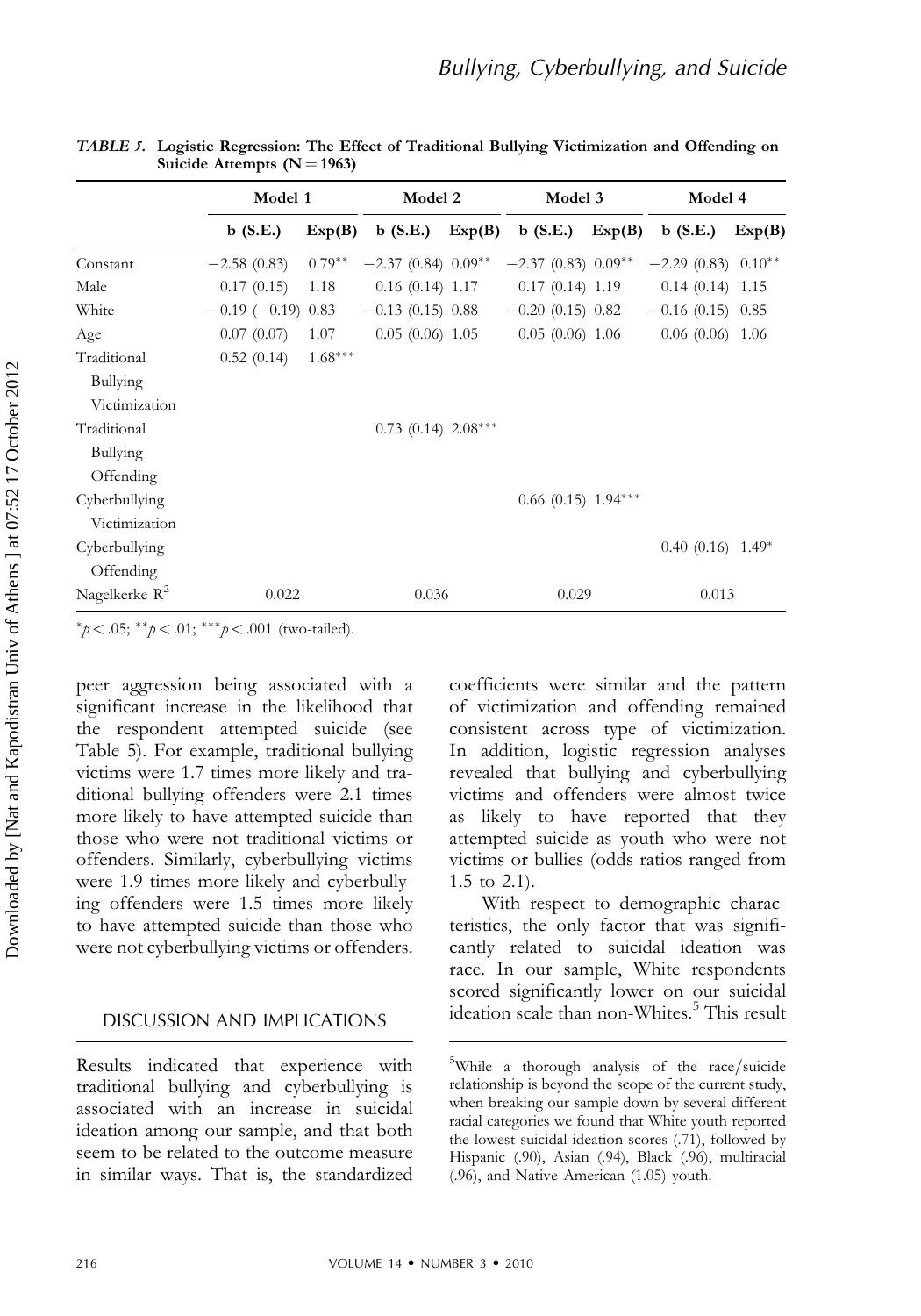persisted across all forms of bullying offline and online victimization and offending. This is noteworthy because while there are inconsistent findings reported in the literature with respect to race and suicidal ideation (Joe, Baser, Breeden et al., 2006; Kessler, Berglund, Borges et al., 2005; Kung, Hoyert, Xu, et al., 2008), most estimates suggest that Whites commit suicide at a higher rate than non-Whites (see e.g., Bingham, Bennion, Openshaw et al., 1994). However, those findings are representative of all ages rather than only youth. When considering those between the ages of 11 and 14 (the age range of 93.2% of our sample), it has been reported that Whites have a lower crude rate of suicides per 100,000 youth than non-Whites (1.26 compared to 1.36, respectively) (CDC, 2006). This largely mirrors results from our analysis, as White middle-schoolers had significantly lower levels of suicidal ideation than non-Whites. Future research must attempt to shed further light on the race/suicide relationship among youth in their early teens, as it seems inconsistent with findings from research based on adult samples.

With regard to clinical implications, the small but significant variation found in suicidal thoughts and actions based on bullying and cyberbullying suggests that all forms of adolescent peer aggression must be taken seriously both at school and at home. As such, psychologists, counselors, and parents must continually monitor their online and offline behaviors to reinforce the good and regulate the bad. Moreover, the findings suggest that a suicide prevention and intervention component is essential within comprehensive bullying response programs implemented in schools. Without question, the topic is sensitive and its presentation should be age-appropriate, as students in all grade levels must understand the serious consequences associated with peer aggression. While suicide is an extreme response, proper discussion of its stark reality can vividly portray the extent of harm that these forms of harassment can exact.

To be sure, educators must be careful not to plant ideas in the minds of youth related to suicide being a viable option to their interpersonal problems. As evidenced by the increasing number of self-inflicted deaths among youth, though, it is essential to boldly (but delicately) broach the topic to dissuade this form of harm and to remind youth that help is available. Parents should likewise discuss the link between offline and online peer harassment and suicidal thoughts, and ought to consider utilizing stories in the news to underscore the seriousness of the matter. It may not be a comfortable conversation, but it seems quite necessary given the frequency with which youth are harassed and the manner in which they sometimes suffer.

It should also be acknowledged that many of the teenagers who committed suicide after experiencing bullying or cyberbullying had other emotional and social issues going on in their lives. For example, one cyberbullicide victim attended special education classes in elementary school and struggled socially and academically (Flowers, 2006). Another suffered from low self-esteem and depression and was on medication when she took her life (Zetter, 2008). As mentioned earlier, it is unlikely that experience with cyberbullying by itself leads to youth suicide. Rather, it tends to exacerbate instability and hopelessness in the minds of adolescents already struggling with stressful life circumstances (Hinduja & Patchin, 2009). Future research should identify and specifically assess the contributive nature of these stress-inducing experiences.

Subsequent studies should also seek to ascertain the role of conditioning variables that moderate the relationship between bullying (or cyberbullying) and suicidal risk. That is, it would be useful to identify the factors that differentiate those youth who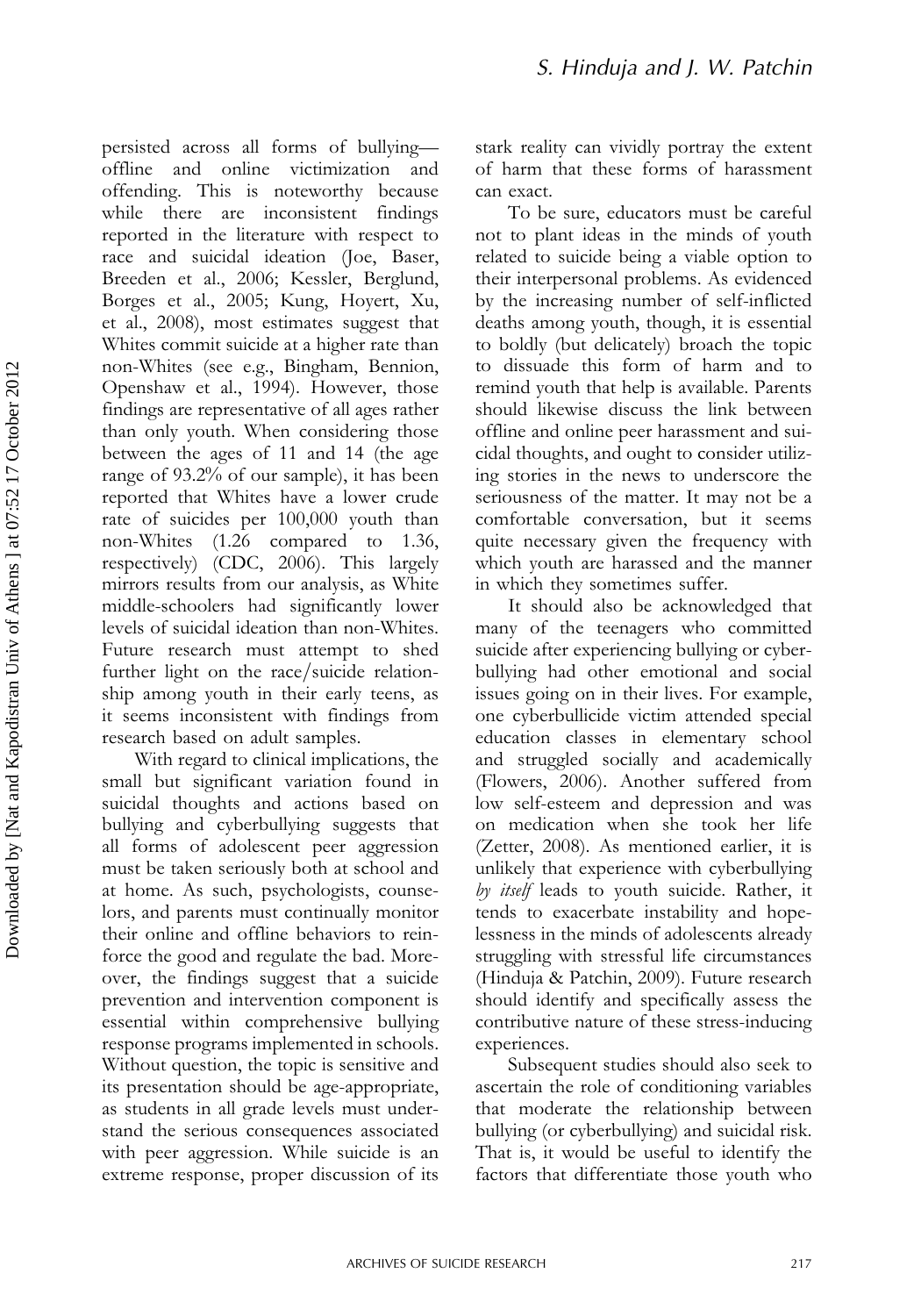contemplate suicide after experiencing bullying and those who do not. For example, social support (Rigby & Slee, 1999), internal locus of control (Topol & Reznikoff, 1982), and self-esteem (Dori & Overholser, 1999) are some variables which may serve as buffers against self-harm even in the midst of difficult peer conflict. In addition, depression should also be included in future models, as it previously has been found to mediate the relationship between bullying experiences and suicidal ideation (Klomek, Sourander, Kumpulainen et al., 2008).

#### Limitations

As with any other social science endeavor, the current study suffers from some methodological limitations. The primary shortcoming stems from the crosssectional nature of the data. Since the data were not collected over time, it is impossible to conclude that experience with bullying *causes* one to have suicidal thoughts. While identifying correlations is an important first step, future studies must address this weakness by collecting information about bullying and suicidal ideation from adolescents at multiple time points to ensure proper temporal ordering. Furthermore, it would be useful to replicate this study among a nationally representative sample to provide more generalizable findings, and to use samples from other countries to assess cross-cultural differences.

The analyses also suffer from the common drawbacks associated with self-report studies. Participation in bullying and cyberbullying may have been underreported because of the tendency of individuals to provide socially desirable answers (Brownfield & Sorenson, 1993). Relatedly, recall bias also may have occurred. Some scholars argue that data which stem from individuals' recollection about the past— "retrospective data"—is inherently unreliable because of the tendency for individuals to misrepresent or distort facts from a previous time period (Himmelweit, Biberian, & Stockdale, 1978; Horvath, 1982; Morgenstern & Barrett, 1974). Through careful wording and revision of the survey items, we sought to preempt the relevance of most of these methodological issues and feel fairly confident that they do not compromise the intentions and implications of the research.

Despite the aforementioned limitations, we believe the current work serves a foundational purpose by promoting continued consideration of both traditional bullying and cyberbullying as salient factors that impact suicidal risks among adolescents today. We also hope that it encourages youth-serving adults to take a serious look at the nature and nuances of online harassment among this population. Due to the growing relevance and seriousness of the problem at hand, those on the proverbial front lines must proactively work to equip themselves with the knowledge and strategies to preempt grave harm.

#### AUTHOR NOTE

Sameer Hinduja, Department of Criminology and Criminal Justice, Florida Atlantic University, Jupiter, Florida, USA.

Justin W. Patchin, Department of Political Science, University of Wisconsin-Eau Claire, Eau Claire, Wisconsin, USA.

Correspondence concerning this article should be addressed to Sameer Hinduja, Department of Criminology and Criminal Justice, Florida Atlantic University, 5353 Parkside Drive, Jupiter, FL 33458–2906. E-mail: hinduja@fau.edu.

#### REFERENCES

American School Health Association. (1989). The National Adolescent Student Health Survey: A report on the health of America's touth. Oakland, CA: Association for the Advancement of Health Education,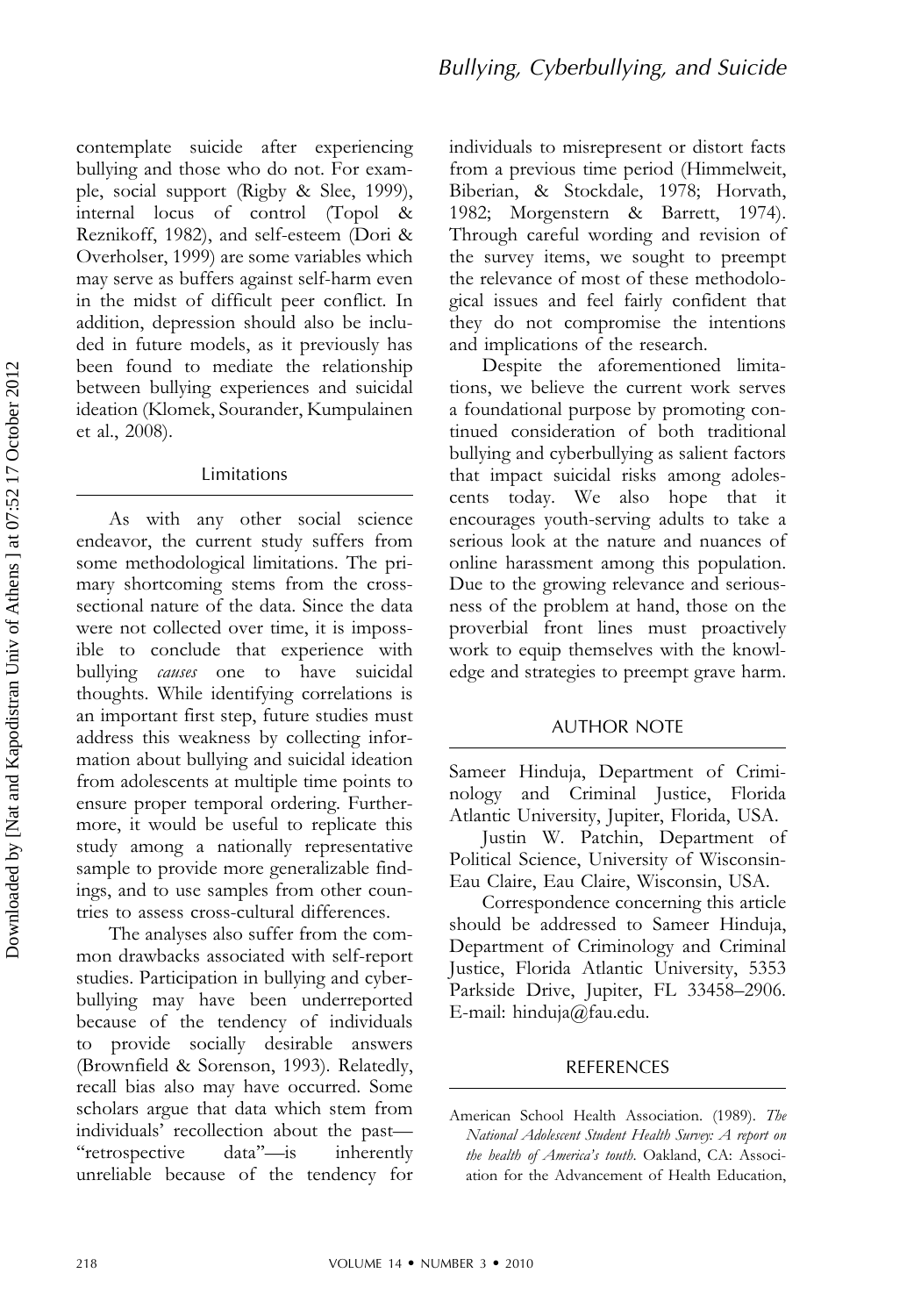and Society for Public Health Education Inc. Third Party Publishing, 1989.

- Apollo, A. M. (2007). Cyberbullying: Taking the fight online. Retrieved February 20, 2007, from http:// saferschools.blogspot.com/2007/02/october-9- 2005-bonita-banner.html
- Baldry, A. C., & Winkel, F. W. (2003). Direct and vicarious victimization at school and at home as risk factors for suicidal cognition among Italian adolescents. Journal of Adolescence, 26(6), 703–716.
- Bingham, C. R., Bennion, L. D., Openshaw, D. K., et al. (1994). An analysis of age, gender and racial differences in recent national trends of youth suicide. Journal of Adolescence, 17(1), 53-71.
- Brownfield, D., & Sorenson, A. (1993). Self-control and juvenile delinquency: Theoretical issues and an empirical assessment of selected elements of a general theory of crime. Deviant Behavior, 14, 243–264.
- Burgess-Proctor, A., Patchin, J. W., & Hinduja, S. (2009). Cyberbullying and online harassment: Reconceptualizing the victimization of adolescent girls. In V. Garcia & J. Clifford (Eds.), Female crime victims: Reality reconsidered. Upper Saddle River, NJ: Prentice Hall.
- Carney, J. V. (2000). Bullied to death. School Psychology International, 21(2), 213–223.
- Centers for Disease Control and Prevention. (2007). Morbidity and Mortality Weekly Report, 56(35), 905–908. Retrieved December 20, 2007, from http://www.cdc.gov/mmwr/preview/mmwrhtml/ mm5635a2.htm
- Corcoran, K., & Graham, T. C. (2002). In thought, word, and deed: Suicidal behaviors of adjudicated youth. Brief Treatment and Crisis Intervention, 2, 233–240.
- Crick, N. R., & Bigbee, M. A. (1998). Relational and overt forms of peer victimization: A multiinformant approach. Journal of Consulting and Clinical Psychology, 66, 337–347.
- Crick, N. R., & Grotpeter, J. K. (1995). Relational aggression, gender, and social-psychological adjustment. Child Development, 66, 610–722.
- Dinkes, R., Cataldi, E. F., Lin-Kelly, W., et al. (2007). Indicators of school crime and safety: 2007. Washington, DC: U.S. Department of Education. U.S. Department of Justice, Office of Justice Programs.
- Dori, G. A., & Overholser, J. C. (1999). Depression, hopelessness, and self-esteem: Accounting for suicidality in adolescent psychiatric inpatients. Suicide and Life-Threatening Behavior, 29(4), 309–318.
- Ericson, N. (2001). Addressing the problem of juvenile bullying. U.S. Department of Justice, Office of Justice Programs, Office of Juvenile Justice and Delinquency Prevention. Washington, DC: U.S. Government Printing Office.
- Flowers, J. (2006). Cyber-Bullying hits community. Retrieved October 19, 2006, from http://www. addisonindependent.com/node/280
- Forero, R., McLellan, L., Rissel, C., et al. (1999). Bullying behavior and psychosocial health among school students in New South Wales, Australia: Cross sectional survey. British Medical Journal, 319, 344–348.
- Graham, S., & Juvonen, J. (1998). Self-blame and peer victimization in middle school: An attributional analysis. Developmental Psychology, 34, 587–599.
- Halligan, J. (2006). Ryan Patrick Halligan. Retrieved January 23, 2008, from http://www.ryanpatrickhalligan.org/
- Hawker, D. S. J., & Boulton, M. J. (2000). Twenty years' research on peer victimization and psychological maladjustment: A metaanalysis review of cross-sectional studies. Journal of Child Psychology and Psychiatry, 41(4), 441–445.
- Hershberger, S. L., & D'Augelli, A. R. (1995). The impact of victimization on the mental health and suicidality of lesbian, gay, and bisexual youths. Developmental Psychology, 31, 65–74.
- High, B. (2007). Bullycide in America: Moms speak out about the bullying/suicide connection. Alberta, Canada: JBS Publishing, Inc.
- Himmelweit, H., Biberian, M., & Stockdale, J. (1978). Memory for past vote: Implications of a study of bias in recall. British Journal of Political Science, 8. 365–375.
- Hinduja, S., & Patchin, J. W. (2007). Offline consequences of online victimization: School violence and delinquency. Journal of School Violence, 6(3), 89–112.
- Hinduja, S., & Patchin, J. W. (2008). Cyberbullying: An exploratory analysis of factors related to offending and victimization. Deviant Behavior, 29(2), 1–29.
- Hinduja, S., & Patchin, J. W. (2009). Bullying beyond the schoolyard: Preventing and responding to cyberbullying. Thousand Oaks, CA: Sage Publications (Corwin Press).
- Horvath, F. (1982). Forgotten unemployment: Recall bias in retrospective data. Monthly Labor Review, March, 40–43.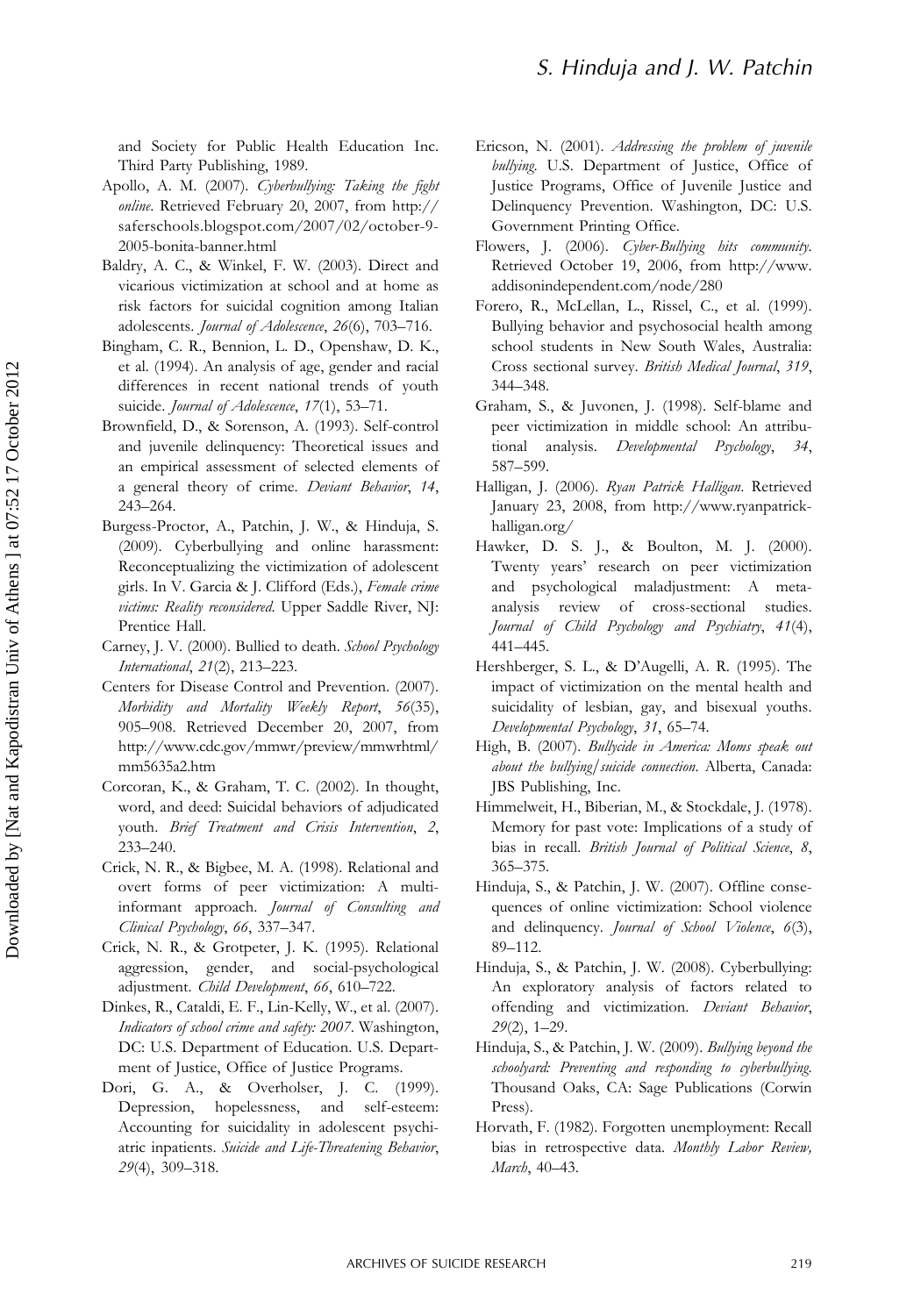- Joe, S., Baser, R. E., Breeden, G., Neighbors, H. W., et al. (2006). Prevalence of and risk factors for lifetime suicide attempts among Blacks in the United States. Journal of the American Medical Association, 296, 2112–2123.
- Joiner, T. E. J., & Rudd, M. D. (1996). Disentangling the interrelations between hopelessness, loneliness, and suicidal ideation. Suicide and Life-Threatening Behavior, 26, 19–26.
- Jones, T. (2008). A deadly Web of deceit: A teen's online 'friend' proved false, and cyber-vigilantes are avenging her. Retrieved January 10, 2008, from http://www. washingtonpost.com/wp-dyn/content/article/ 2008/01/09/AR2008010903367\_pf.html
- Kaltiala-Heino, R., Rimpelä, M., Marttunen, M., et al. (1999). Bullying, depression, and suicidal ideation in Finnish adolescents: School survey. British Medical Journal, 319(7206), 348–351.
- Kaltiala-Heino, R., Rimpela, M., Rantanen, P., et al. (2000). Bullying at school—an indicator of adolescents at risk for mental disorders. Journal of Adolescence, 23, 661–674.
- Kessler, R. C., Berglund, P., Borges, G., et al. (2005). Trends in suicide ideation, plans, gestures, and attempts in the United States, 1990–1992 to 2001–2003. Journal of the American Medical Association, 293(20), 2487–2495.
- Kim, Y. S., Koh, Y., & Leventhal, B. (2005). School bullying and suicidal risk in Korean middle school students. Pediatrics, 115, 357–363.
- Klomek, A. B., Marracco, F., Kleinman, M., et al. (2007). Bullying, depression, and suicidality in adolescents. Journal of the American Academy of Child and Adolescent Psychiatry, 46, 40–49.
- Klomek, A. B., Sourander, A., Kumpulainen, K., et al. (2008). Childhood bullying as a risk for later depression and suicidal ideation among Finnish males. Journal of Affective Disorders, 109, 47–55.
- Kowalski, R., Limber, S., Scheck, A., et al. (2005). Electronic bullying among school-aged children and youth. Paper presented at the Annual Meeting of the American Psychological Association, Washington, DC.
- Kowalski, R. M., & Limber, S. P. (2007). Electronic bullying among middle school students. Journal of Adolescent Health, 41, S22-S30.
- Kung, H.-C., Hoyert, D. L., Xu, J., et al. (2008). Deaths: Final data for 2005. Hyattsville, MD: National Center for Health Statistics.
- Langhinrichsen-Rohling, J., & Lamis, D. A. (2008). Current suicide proneness and past suicidal

behavior in adjudicated adolescents. Suicide and Life-Threatening Behavior, 38(4), 415–426.

- Lenhart, A. (2007). Cyberbullying and Online Teens. Retrieved June 27, 2007, from http://www.pewinternet.org/pdfs/PIP%20Cyberbullying%20Memo. pdf
- Li, Q. (2007a). Bullying in the new playground: Research into cyberbullying and cyber victimisation. Australasian Journal of Educational Technology, 23(4), 435–454.
- Li, Q. (2007b). New bottle but old wine: A research on cyberbullying in schools. Computers and Human Behavior, 23(4), 1777–1791.
- Limber, S. P., & Nation, M. N. (1998). Bullying among children and youth. Combating fear and restoring safety in schools. Retrieved January 20, 2006, from http:// ojjdp.ncjrs.org/jjbulletin/9804/bullying2.html
- Marr, N., & Field, T. (2001). Bullycide: Death at playtime—An expose of child suicide caused by bullying. London: Success Unlimited.
- Mills, C., Guerin, S., Lynch, F., et al. (2004). The relationship between bullying, depression and suicidal thoughts/behavior in Irish adolescents. Irish Journal of Psychological Medicine, 21(4), 112–116.
- Morgan, J., & Hawton, K. (2004). Self-reported suicidal behaviour in juvenile offenders in custody: Prevalence and associated factors. Crisis, 25, 8–11.
- Morgenstern, R., & Barrett, N. (1974). The retrospective bias in unemployment reporting by sex, race and age. Journal of the American Statistical Association, 69, 355–357.
- Nansel, T. R., Overpeck, M., Pilla, R. S., et al. (2001). Bullying behaviors among U.S. youth: Prevalence and association with psychosocial adjustment. Journal of the American Medical Association, 285(16), 2094–2100.
- Olweus, D. (1978). Aggression in the schools. Bullies and whipping boys. Washington, DC: Hemisphere Press (Wiley).
- Patchin, J. W., & Hinduja, S. (2006). Bullies move beyond the schoolyard: A preliminary look at cyberbullying. Youth Violence and Juvenile Justice, 4(2), 148–169.
- Prinstein, M. J., Boergers, J., Spirito, A., et al. (2000). Peer functioning, family dysfunction, and psychological symptoms in a risk factor model for adolescent inpatients' suicidal ideation severity. Journal of Clinical Child Psychology, 29(3), 392–405.
- Prinstein, M. J., Boergers, J., & Vernberg, E. M. (2001). Overt and relational aggression adolescents: Social-psychological adjustment of